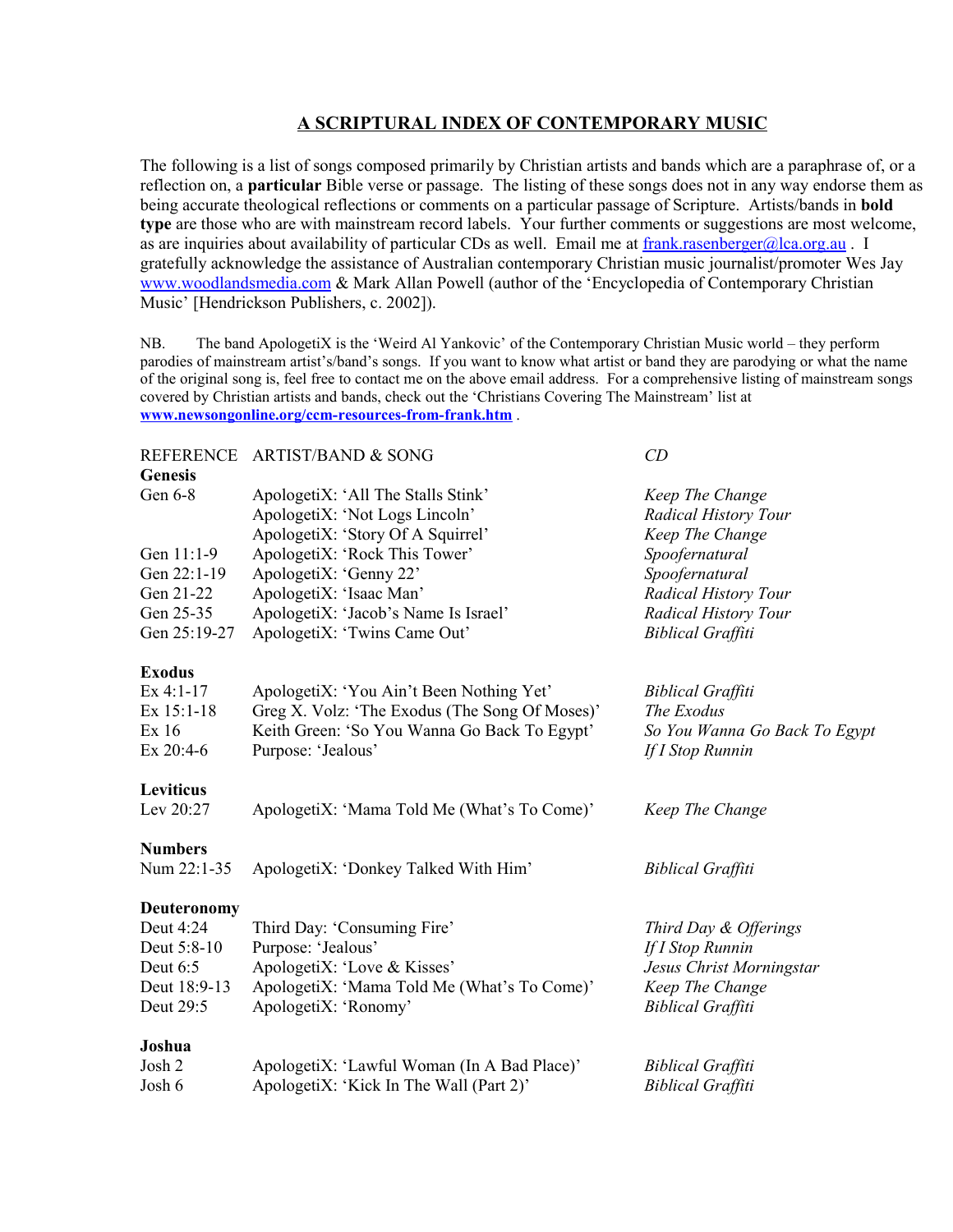| <b>Judges</b><br>Judg 13-16                     | ApologetiX: 'Enter Samson'<br>ApologetiX: 'I Know A Riddle'                                      | <b>Biblical Graffiti</b><br><b>Radical History Tour</b>            |
|-------------------------------------------------|--------------------------------------------------------------------------------------------------|--------------------------------------------------------------------|
| 1 Samuel<br>1 Sam 17<br>$27:1 - 28:3$ ; 29:1-11 | ApologetiX: 'Bethlehemian Rhapsody'<br>1 Sam 21:10-15; ApologetiX: 'Crazy Little King God Loves' | Radical History Tour & Keep The Change<br><b>Biblical Graffiti</b> |
| 2 Samuel                                        | 2 Sam 6:12-23 ApologetiX: 'Dancing Dave'                                                         | <b>Biblical Graffiti</b>                                           |
| 1 Kings<br>1 Kg $3:4-15$ ;<br>4:20-34; 10:14-29 | ApologetiX: 'Smart Blest Man'                                                                    | <b>Biblical Graffiti</b>                                           |
| $1$ Kg $11:1-13$<br>I Kg 18                     | ApologetiX: 'Crowd Of Foreign Girls'<br>ApologetiX: 'I've Got Elijah Fightin' Baal'              | Spoofernatural<br><b>Radical History Tour</b>                      |
| 2 Kings<br>2 Kg 1                               | ApologetiX: 'Elijah'                                                                             | Spoofernatural                                                     |
| 2 Chronicles<br>2 Ch 1:1-12                     | ApologetiX: 'Smart Blest Man'                                                                    | <b>Biblical Graffiti</b>                                           |
| Job                                             |                                                                                                  |                                                                    |
| Job 19:25                                       | Bob Bennett: 'My Redeemer Lives'<br>Cynthia Clawson: 'I Know That My Redeemer Liveth'            | <b>First Things First</b><br>Handel's Young Messiah                |
|                                                 | Mark Heard: 'My Redeemer Lives'<br>Clouds, Rain, Fire                                            | At The Foot Of The Cross - Volume $1-$                             |
|                                                 | Nicole Mullen: 'Redeemer'                                                                        | Nicole C. Mullen                                                   |
|                                                 |                                                                                                  |                                                                    |
| <b>Psalms</b>                                   |                                                                                                  |                                                                    |
| Ps <sub>1</sub>                                 | Ryan Hadden & Friends: 'Psalm 1'                                                                 | Seven                                                              |
|                                                 | Kim Hill: 'Psalm 1'                                                                              | Kim Hill                                                           |
|                                                 | Sons of Korah: 'Psalm 1'                                                                         | <b>Shelter</b>                                                     |
| Ps <sub>2</sub>                                 | Ryan Hadden & Friends: 'Psalm 2'                                                                 | Seven                                                              |
| Ps <sub>3</sub>                                 | Ryan Hadden & Friends: 'Psalm 3'                                                                 | Seven                                                              |
|                                                 | Sons of Korah: 'Psalm 3'                                                                         | Rain<br>Seven                                                      |
| Ps <sub>4</sub><br>Ps <sub>5</sub>              | Ryan Hadden & Friends: 'Psalm 4'<br>Ryan Hadden & Friends: 'Psalm 5'                             | Seven                                                              |
|                                                 | Tarun Stevenson: 'Psalm For The Broken (Psalm 5)'                                                | <b>Psalms For The Broken</b>                                       |
| Ps <sub>6</sub>                                 | Ryan Hadden & Friends: 'Psalm 6'                                                                 | Seven                                                              |
|                                                 | Sons of Korah: 'Psalm 6'                                                                         | Light of Life                                                      |
|                                                 | Tarun Stevenson: 'No More!'                                                                      | <b>Psalms For The Broken</b>                                       |
| Ps <sub>7</sub>                                 | Ryan Hadden & Friends: 'Psalm 7'                                                                 | Seven                                                              |
| Ps 8                                            | Keith Green: 'How Majestic Is Thy Name'                                                          | Songs For The Shepherd                                             |
| Ps <sub>9</sub>                                 | Keith Green: 'I Will Give Thanks To The Lord (Psalm 9)'                                          | Songs For The Shepherd                                             |
|                                                 | Trouble: 'Psalm 9'                                                                               | Psalm 9                                                            |
| <b>Ps</b> 12                                    | The Psalm Blues Band: 'Psalm 12 Blues'                                                           | <b>Psalm Blues</b>                                                 |
|                                                 | Sons of Korah: 'Psalm 12'                                                                        | Rain                                                               |
| Ps 13<br>Ps 15                                  | The Psalm Blues Band: 'Psalm 13 Blues'<br>Jason Coghill: 'Who May Dwell In His Sactuary'         | <b>Psalm Blues</b><br><b>Wells of Salvation</b>                    |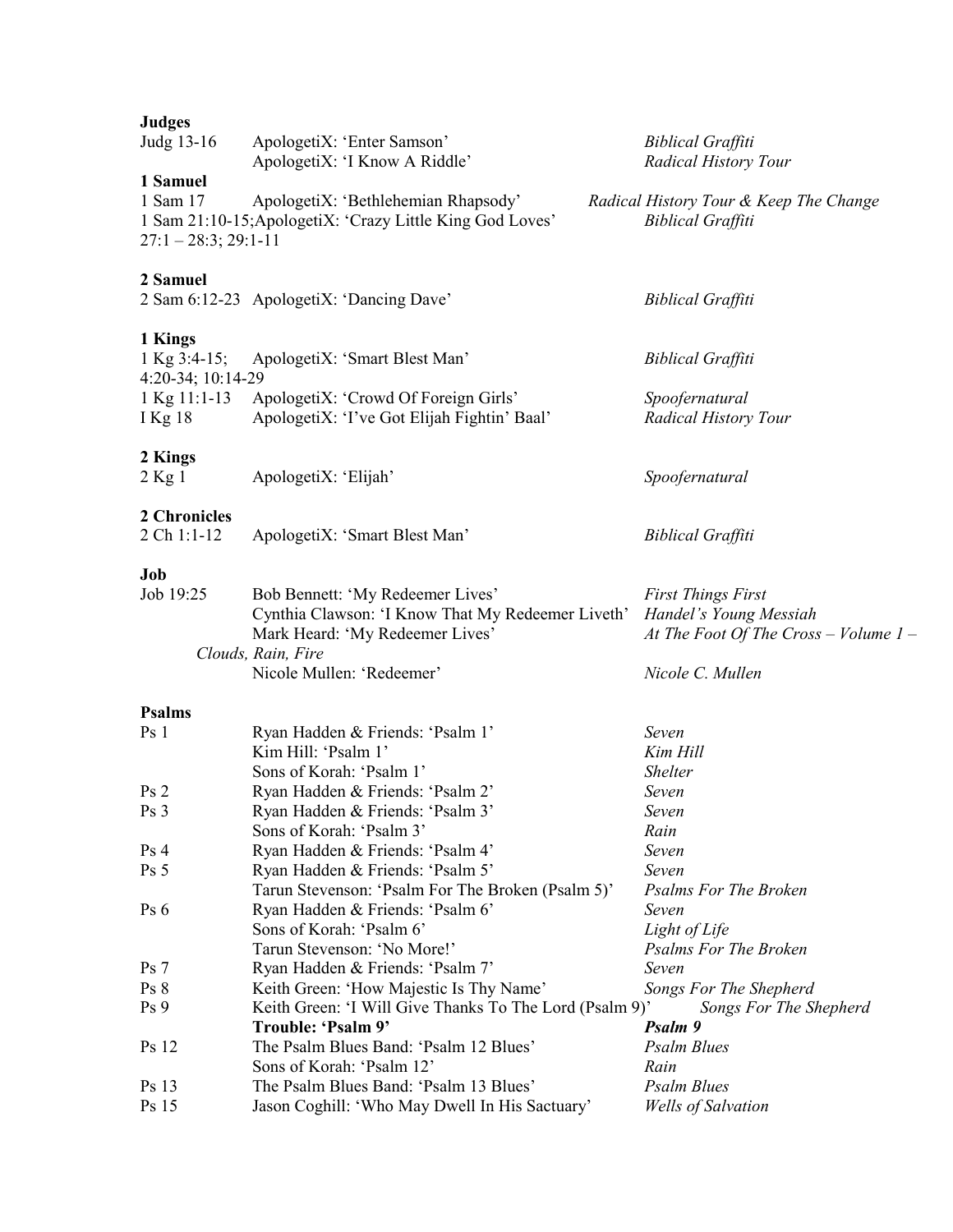|             | Sons of Korah: 'Psalm 15'                                                | Light of Life                                |
|-------------|--------------------------------------------------------------------------|----------------------------------------------|
| Ps 17       | The Psalm Blues Band: 'Psalm 17 Blues'                                   | <b>Psalm Blues</b>                           |
|             | Sons of Korah: 'Psalm 17'                                                | Resurrection                                 |
| Ps 17:8     | Marianne Kesler: 'Shadow Of Thy Wings'                                   | From The Heart                               |
| Ps 23       | Aliki: 'House of I Am'                                                   | House of I Am                                |
|             | The Branches: 'Psalm 23'                                                 |                                              |
|             | Deliverance: '23'                                                        | Weapons Of Our Warfare                       |
|             | Keith Green: 'The Lord Is My Shepherd (23 <sup>rd</sup> Psalm)'          | Songs For The Shepherd                       |
|             | The Idea of North: 'The 23rd Psalm'                                      | The Idea of North                            |
|             |                                                                          |                                              |
|             | Paul Kelly: 'Meet Me in the Middle of the Air'                           |                                              |
|             | Messiah Prophet: 'For Whom Does The Bell Toll'                           | <b>Master Of The Metal</b>                   |
|             | Geoff Rankin: 'Walk With You'                                            | The Sacred Hill                              |
|             | Scat: 'Shepherd'                                                         | Live At The Healer                           |
|             | Sin Dizzy: 'Psalm 23'                                                    | HM Sampler Nov/Dec '98                       |
|             | Sons of Korah: 'Psalm 23'                                                | Hand to the Plough                           |
|             | John Michael Talbot: 'Psalm 23 (The Lord Is My Shepherd)'                | Come To The Quiet                            |
| Ps 24       | Sons of Korah: 'Psalm 24'                                                | <b>Redemption Songs</b>                      |
| Ps 24:7-10  | Third Day: 'King Of Glory'                                               | <i><b>Offerings</b></i>                      |
| $Ps 25:1-5$ | Third Day: 'My Hope Is In You'                                           | <i><b>Offerings</b></i>                      |
| Ps 27       | Adrian Snell: 'Psalm 27 (Wherever I Go, You Are There)'                  | <b>Feed The Hungry Heart</b>                 |
| Ps 30       | Sons of Korah: 'Psalm 30'                                                | <b>Shelter</b>                               |
| Ps 31:15a   | Marianne Kesler: 'Even If'                                               | From The Heart                               |
| Ps 32       | Sons of Korah: 'Psalm 32'                                                | <b>Redemption Songs</b>                      |
| Ps 35       | Sons of Korah: 'Psalm 35'                                                | <i>Shelter</i>                               |
| Ps 36:5-6a  | Third Day: 'Your Love Oh Lord'                                           | Time & Offerings                             |
| Ps 37       | The Psalm Blues Band: 'Psalm 37 Blues'                                   | <b>Psalm Blues</b>                           |
|             | Sons of Korah: 'Psalm 37'                                                | <b>Shelter</b>                               |
| Ps 40       | 40 apt.core (featuring Ginny Owens): '40'                                | Rhythms Of Remembrance (U2 remake)           |
|             | Sons of Korah: 'Psalm 40'                                                |                                              |
|             |                                                                          | <b>Redemption Songs</b>                      |
|             | U2: '40'                                                                 | War                                          |
| Ps 42       | Sons of Korah: 'Psalm 42'                                                | Rain                                         |
| Ps 42:7     | Margaret Becker: 'Deep Calling Deep'<br>Steve Bell: 'Deep Calls To Deep' | Grace                                        |
|             | Mary-Kathryn: 'Deep Calls To Deep'                                       | Wonders In The Deep                          |
| Ps 45       | Sons of Korah: 'Psalm 45'                                                | Hand to the Plough                           |
| Ps 46       | Ben E. King: 'Stand By Me'                                               | Don't Play That Song!                        |
|             | Mansfield/Turner: 'Stand By Me'                                          | <b>Blues With A Feelin'</b>                  |
| Ps 46:10    | Kim Hill: 'Be Still And Know'                                            | Kim Hill                                     |
| Ps 48:1?    | Michael W. Smith: 'Great Is The Lord'                                    | Michael W. Smith Project                     |
| Ps 51       | Sons of Korah: 'Psalm 51'                                                | <b>Shelter</b>                               |
|             | John Michael Talbot: 'Psalm 51'                                          |                                              |
|             |                                                                          | Come To The Quiet<br>Jesus Commands Us To Go |
| Ps 51:10-12 | Keith Green: 'Create In Me A Clean Heart'                                |                                              |
| Ps 52       | Sons of Korah: 'Psalm 52'                                                | Resurrection                                 |
| Ps 55       | 6 Across: 'I'm Not Flying Away'                                          |                                              |
|             | Leslie Phillips: 'Psalm 55'                                              | Black & White In A Grey World                |
| Ps 56       | Sons of Korah: 'Psalm 56'                                                | Light of Life                                |
| Ps 59       | Sons of Korah: 'Psalm 59'                                                | Light of Life                                |
| Ps 60       | The Psalm Blues Band: 'Psalm 60 Blues'                                   | <b>Psalm Blues</b>                           |
| Ps 61       | Steve Apirana: 'Psalm 61'                                                | Steve Apirana                                |
| Ps 61:1-4 a | 2 <sup>nd</sup> Chapter of Acts: 'Psalm 61'                              | Encores                                      |
|             | Matthew Ward: 'Psalm 61'                                                 | My Redeemer                                  |
|             |                                                                          |                                              |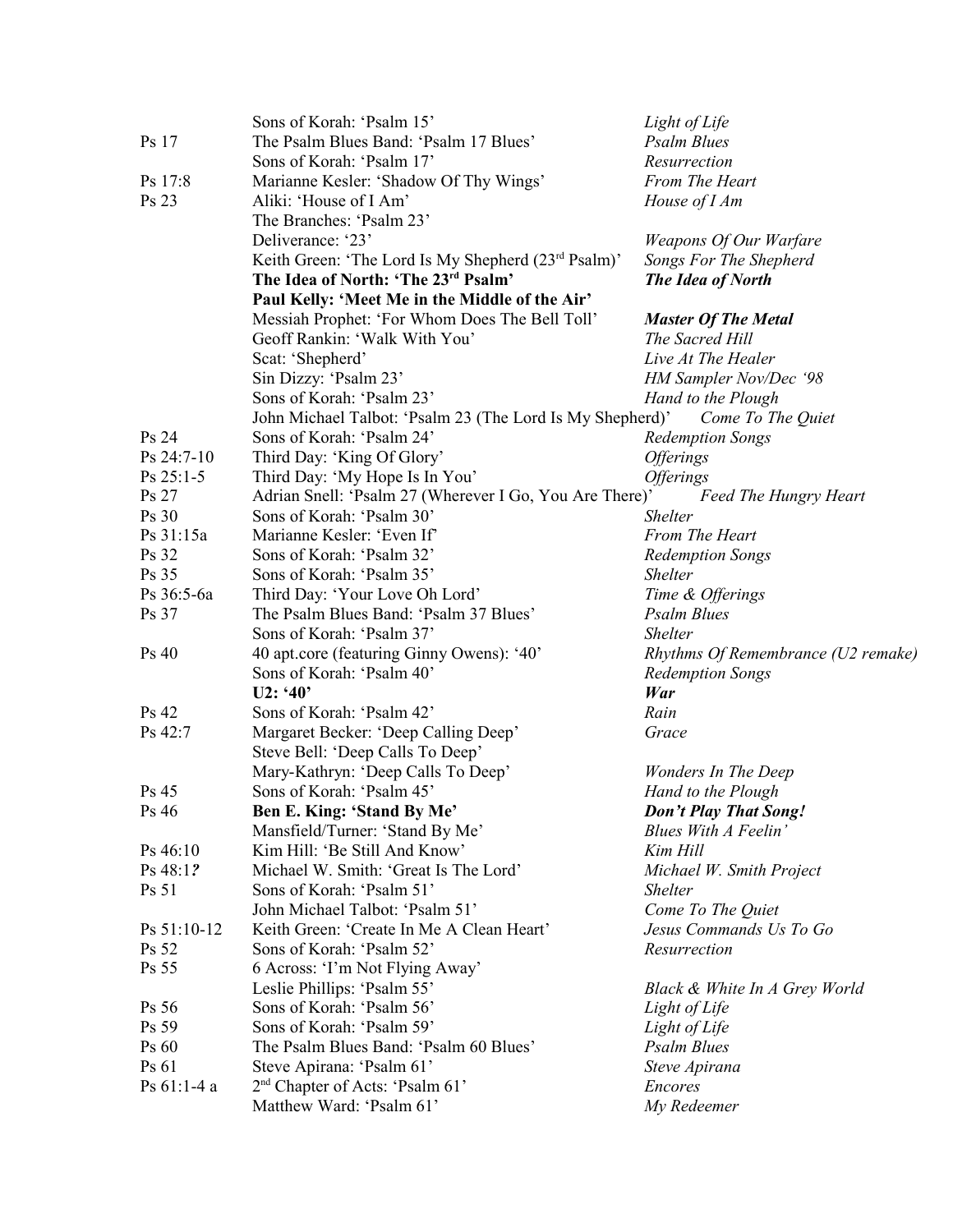| Ps 62            | John Michael Talbot: 'Psalm 62'                                        | Come To The Quiet                                    |
|------------------|------------------------------------------------------------------------|------------------------------------------------------|
| Ps 63            | Sons of Korah: 'Psalm 63'                                              | <b>Redemption Songs</b>                              |
|                  | John Michael Talbot: 'Psalm 63 (As Morning Breaks)'                    | Come To The Quiet                                    |
| Ps 65            | Sons of Korah: 'Psalm 65'                                              | Resurrection                                         |
| Ps 67            | Sons of Korah: 'Psalm 67'                                              | Resurrection                                         |
| Ps 69            | The Psalm Blues Band: 'Psalm 69 Blues'                                 | <b>Psalm Blues</b>                                   |
|                  | Geoff Rankin: 'Tight Squeeze'                                          | The Sacred Hill                                      |
|                  | Sons of Korah: 'Psalm 69'                                              | Resurrection                                         |
| Ps 73            | The Psalm Blues Band: 'Psalm 73 Blues'                                 | <b>Psalm Blues</b>                                   |
|                  | Sons of Korah: 'Psalm 73'                                              | <b>Shelter</b>                                       |
| Ps 80            | Sons of Korah: 'Psalm 80'                                              | Resurrection                                         |
| Ps 84            | Sons of Korah: 'Psalm 84'                                              | Rain                                                 |
| Ps 86            | John Michael Talbot: 'Psalm 86'                                        | Come To The Quiet                                    |
| Ps 93            | Sons of Korah: 'Psalm 93'                                              | Light of Life                                        |
| Ps 91            | Mary-Kathryn: 'Psalm 91'                                               |                                                      |
|                  | John Michael Talbot: 'Psalm 91'                                        | Come To The Quiet                                    |
| $Ps 91:1-4$      | Marianne Kesler: 'Shadow Of Thy Wings'                                 | From The Heart                                       |
| Ps 95            | Sons of Korah: 'Psalm 95'                                              | Resurrection                                         |
|                  | John Michael Talbot: 'Psalm 95 (Come Worship The Lord)'                | Come To The Quiet                                    |
| Ps 99            | Sons of Korah: 'Psalm 99'                                              | Rain                                                 |
| Ps 100           | Jason Coghill: 'Shout For Joy'                                         | <b>Wells</b> of Salvation                            |
| Ps 102           | The Psalm Blues Band: 'Psalm 102 Blues'                                | <b>Psalm Blues</b>                                   |
|                  | Tarun Stevenson: 'Psalm For The Broken'                                | <b>Psalms For The Broken</b>                         |
| Ps 103           | Sons of Korah: 'Psalm 103'                                             | Light of Life                                        |
|                  | Sons of Korah: 'Psalm 103' (section of)                                | Rain                                                 |
| Ps 114           | Jason Coghill: 'Tremble O Earth'                                       | <b>Wells of Salvation</b>                            |
|                  | Sons of Korah: 'Psalm 114'                                             | Rain                                                 |
| Ps 116           | Sons of Korah: 'Psalm 116'                                             | Light of Life                                        |
|                  | Sons of Korah: 'Psalm 99' (second half of)                             | Rain                                                 |
| Ps 117           | Sons of Korah: 'Psalm 117'                                             |                                                      |
| Ps 119           | Jason Coghill: 'Walk In His Ways'                                      | <b>Redemption Songs</b><br><b>Wells of Salvation</b> |
| Ps 119:105       | Amy Grant: 'Thy Word'                                                  | Straight Ahead                                       |
|                  |                                                                        |                                                      |
|                  | ApologetiX: 'Stay In The Light'<br>Sons of Korah: 'Psalm 121'          | Keep The Change                                      |
| Ps 121<br>Ps 123 | Sons of Korah: 'Psalm 123'                                             | <b>Redemption Songs</b><br><b>Shelter</b>            |
| Ps 125           | Sons of Korah: 'Psalm 125'                                             | Resurrection                                         |
| Ps 126           | Sons of Korah: 'Psalm 126'                                             | <b>Redemption Songs</b>                              |
| Ps 127           | Sons of Korah: 'Psalm 127'                                             | <b>Shelter</b>                                       |
| Ps 127:1a        | Keith Green: 'Unless The Lord Builds The House'                        |                                                      |
| Ps 128           |                                                                        | So You Wanna Go Back To Egypt'                       |
|                  | Jason Coghill: 'Peace Be Upon Israel'<br>Sons of Korah: 'Psalm 128'    | <b>Wells of Salvation</b>                            |
| Ps 130           |                                                                        | <b>Shelter</b>                                       |
|                  | Jason Coghill: 'Wait For The Lord'                                     | <b>Wells of Salvation</b>                            |
|                  | Geoff Rankin: 'Waiting For The Lord'<br>Sons of Korah: 'Psalm 130'     | The Sacred Hill                                      |
|                  |                                                                        | <b>Redemption Songs</b>                              |
| Ps 130:6         | Marianne Kesler: 'The Watchman'                                        | Canopy Of Blue                                       |
| Ps 131           | Jason Coghill: 'Now And Forever More'                                  | <b>Wells of Salvation</b>                            |
|                  | Sons of Korah: 'Psalm 131'                                             | Resurrection                                         |
|                  | John Michael Talbot: 'Psalm 131 (Come To The Quiet)' Come To The Quiet |                                                      |
| Ps 136           | Dallas Atkins: 'Eternal'                                               | Eternal                                              |
| Ps 137           | The Melodians: 'Rivers Of Babylon' (also performed by Boney M)         |                                                      |
|                  | Sons of Korah: 'Psalm 137'                                             | <b>Redemption Songs</b>                              |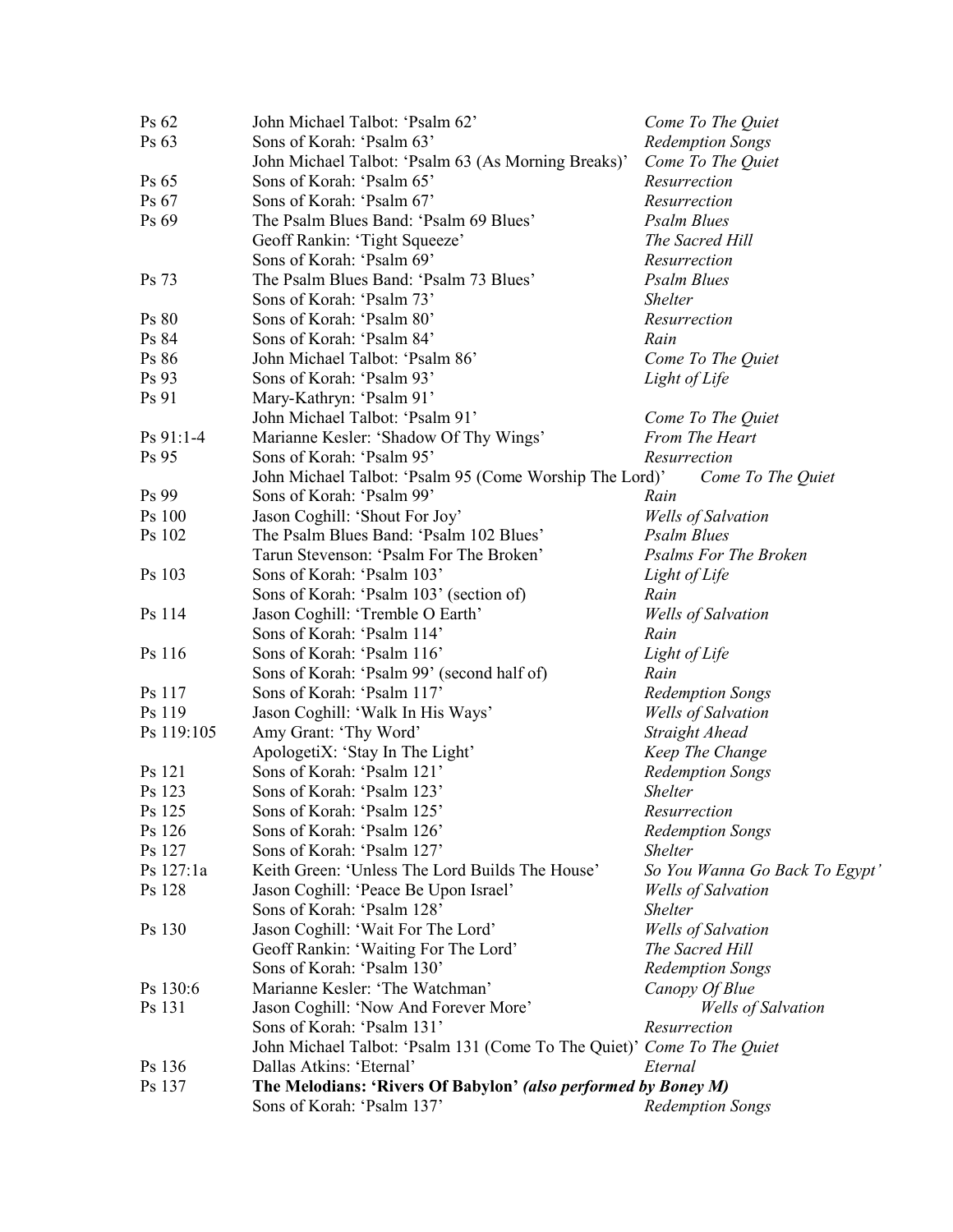| Ps 137:1                             | Don McLean: 'Babylon'                         | <b>American Pie</b>          |
|--------------------------------------|-----------------------------------------------|------------------------------|
| Ps 139                               | Caleb James: 'You Know Me'                    | Room To Be                   |
|                                      | Insideout: 'Psalm'                            | Abide                        |
|                                      | <b>Sharny Russell: 'What'll I Do Now?'</b>    | <b>A Good Thing On Hold</b>  |
|                                      | Sons of Korah: 'Still With You'               | Rain                         |
| Ps 139:23-24                         | Marianne Kesler: 'Searchlight Of Love'        | All The Days Of My Life      |
| Ps 142:3                             | Sam Scales 'You Know My Way'                  | Defender Of My Soul          |
| Ps 143:8                             | Sam Scales 'Unfailing Love'                   | Defender Of My Soul          |
| Ps 144                               | Sons of Korah: 'Psalm 144'                    | Hand to the Plough           |
| Ps $145:3-?$                         | Michael W. Smith: 'Great Is The Lord'         | Michael W. Smith Project     |
| Ps 147                               | Jason Coghill: 'Extol The Lord O Jerusalem'   | Wells of Salvation           |
|                                      | Sons of Korah: 'Psalm 147B'                   | Resurrection                 |
| Ps 148                               | Sons of Korah: 'Psalm 148'                    | <b>Redemption Songs</b>      |
| Ps 150:6                             |                                               | More Power To Ya             |
|                                      | Petra: 'Let Everything That Hath Breath'      |                              |
|                                      | P.O.D.: 'Psalm 150'                           | The Fundamental Elements Of  |
|                                      | <b>Southtown</b>                              |                              |
| <b>Proverbs</b>                      |                                               |                              |
| Prov $3:5,6$                         | Dion: 'Trust In The Lord'                     | I Put Away My Idols          |
|                                      | Lucas Parry: 'Dance With Angels'              | Alive                        |
|                                      | Sixpence None The Richer: 'Trust In The Lord' | The Fatherless And The Widow |
|                                      |                                               |                              |
| Prov 31:30                           | Julie Nevel: 'Godly Woman'                    | Asbury Lane                  |
| <b>Ecclesiastes</b>                  |                                               |                              |
| Eccl                                 | Supermodel Stalker: 'Under The Sun'           | HM Sampler Jan/Feb '00       |
|                                      | Veil of Ashes: 'Testimony'                    | Pain                         |
| Eccl $1:9$                           | Tarun Stevenson: 'Nothin' New'                | <b>Psalms For The Broken</b> |
| <b>Eccl 3:1-8</b>                    | The Byrds: 'Turn! Turn! Turn!'                | <b>Turn! Turn! Turn!</b>     |
| Eccl 4:12                            | Marianne Kesler: 'Cord Of Three'              | All The Days Of My           |
| Life                                 |                                               |                              |
|                                      |                                               |                              |
| <b>Song of Songs</b><br>SoS $2:4, 8$ | Insideout: 'Banner'                           | Abide                        |
|                                      |                                               |                              |
| Isaiah                               |                                               |                              |
| Isa $7:14$                           | ApologetiX: 'Virgin'                          | <b>Radical History Tour</b>  |
| Isa 12                               | Jason Coghill: 'Wells of Salvation'           | <b>Wells of Salvation</b>    |
| Isa 29:13                            | Claire Hazzard: 'These People'                | The Spectacular Thing        |
| Isa $35:5,6$                         | ApologetiX: 'Temple Physician'                | Jesus Christ Morningstar     |
| Isa 40:3                             | Purpose: 'Prepare'                            | If I Stop Runnin             |
| Isa 40:8                             | Rusha: 'The Word Stands Forever'              | Come Alive                   |
| Isa 43:2                             | Marianne Kesler: 'Through The Fire'           | From The Heart               |
|                                      |                                               |                              |
| <b>Jeremiah</b><br>Jer 1:4-19        | ApologetiX: '(Be Bold) Jeremiah'              | Keep The Change              |
|                                      |                                               |                              |
| <b>Ezekiel</b>                       |                                               |                              |
| Ezek 1                               | ApologetiX: 'EZkiel'                          | <b>Radical History Tour</b>  |
| Ezek 36:26                           | Marianne Kesler: 'Melt Down'                  | Long Road Home               |
| Ezek 37:1-14                         | Raquel Jacobs: 'Dry Bones'                    | Songs To The Love I Sought   |
|                                      |                                               |                              |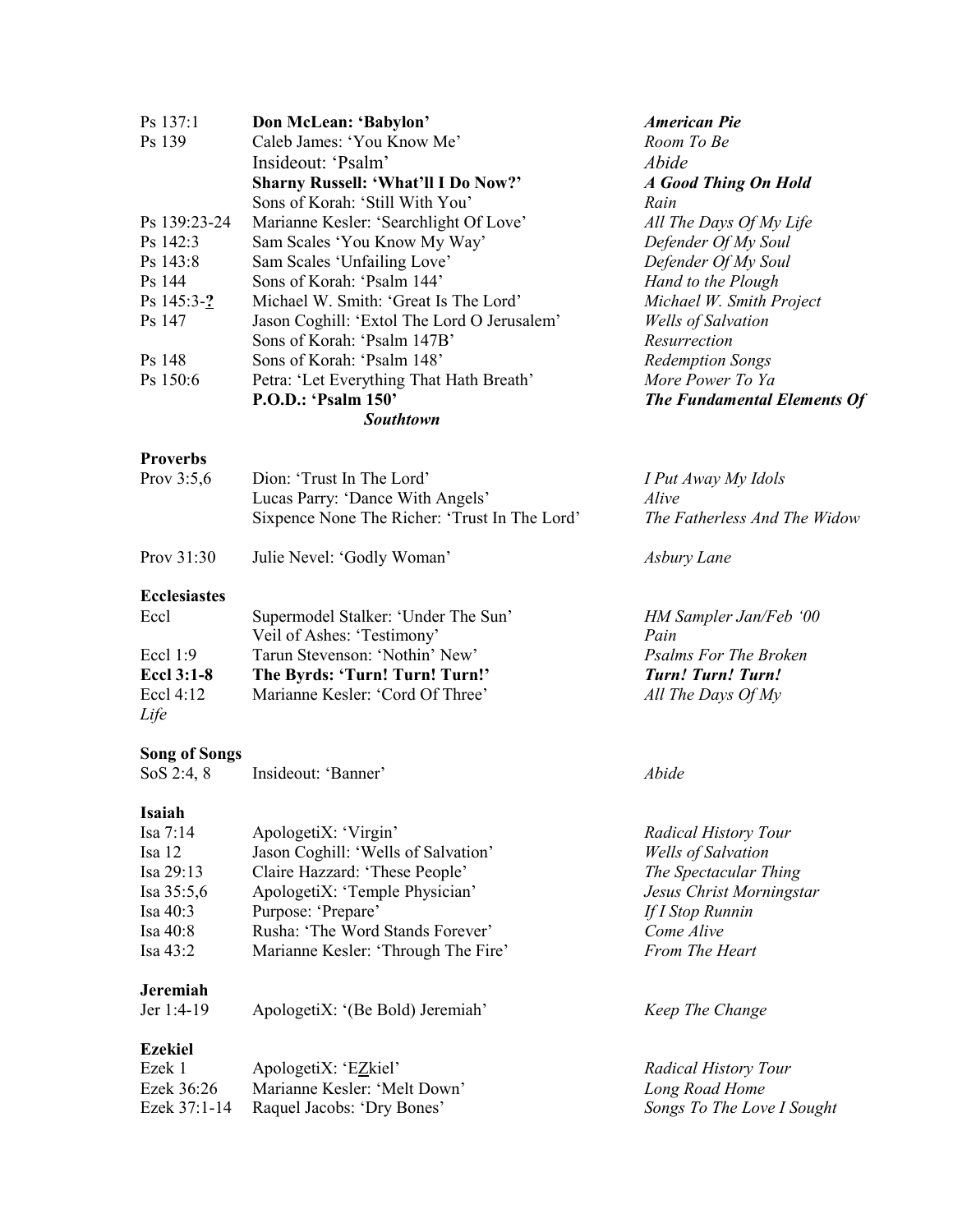| Ezek 38, 39     | ApologetiX: 'Armageddon Valley Someday'                   | <b>Biblical Graffiti</b>          |
|-----------------|-----------------------------------------------------------|-----------------------------------|
| <b>Daniel</b>   |                                                           |                                   |
| Dan 3           | ApologetiX: 'Babylona'                                    | Keep The Change                   |
| Dan 6           | ApologetiX: 'Daniel'                                      | Keep The Change                   |
| Jonah           |                                                           |                                   |
| Jon $1-2$       | ApologetiX: 'Jonah, Jonah'                                | Spoofernatural                    |
| Micah           |                                                           |                                   |
|                 | Mic 7:7-8, 19 Myrrh: 'Micah 7:7-8, 19'                    | Myrrh                             |
| <b>Matthew</b>  |                                                           |                                   |
| Matt 1:22,23    | ApologetiX: 'Virgin'                                      | <b>Radical History Tour</b>       |
| Matt 2:1-12     | ApologetiX: 'Christmasnite'                               | Keep The Change                   |
|                 | ApologetiX: 'Hotel Can't Afford Ya'                       | Jesus Christ Morningstar          |
| <b>Matt 3:3</b> | Purpose: 'Prepare'                                        | If I Stop Runnin                  |
|                 | Matt 5:1 & 7:28 ApologetiX: 'Jesus (Sermon On The Mount)' | Jesus Christ Morningstar          |
| Matt 5:4        | Purpose: 'They That Mourn'                                | If I Stop Runnin                  |
| Matt 5:14-16    | Hoi: 'Shine For Me'                                       | Convinced                         |
|                 | Michelle Tumes: 'The Light'                               | Dream                             |
| Matt 6:9b-13    | Karen Beckett: 'The Lord's Prayer'                        | Here To Eternity                  |
|                 | Redruth: 'The Lord's Prayer'                              | Rescue                            |
|                 | <b>Sister Janet Mead: 'The Lord's Prayer'</b>             | <b>With You I Am</b>              |
|                 | Cliff Richard: 'Millenium Prayer'                         |                                   |
|                 | Darlene Zschech: 'Pray'                                   | Kiss of Heaven                    |
| Matt 6:19-21    | According To John: 'Store'                                | A2J                               |
|                 | Iona: 'Treasure'                                          | <b>Beyond These Shores</b>        |
|                 | Mia Kim: 'Life Inc.'                                      | Rumour Of Flight                  |
|                 | Sam Scales: 'Where Your Heart Is'                         | Defender Of My Soul               |
| Matt 6:25-34    | ApologetiX: 'Cheap Birds'                                 | Keep The Change                   |
| Matt 7:13,14    | ApologetiX: 'Narrow Way To Heaven'                        | Jesus Christ Morningstar          |
| Matt 7:24-27    | Big Tent Revival: 'Two Sets Of Joneses'                   | <b>Big Tent Revival</b>           |
| Matt 10:1-4     | ApologetiX: 'Apostle Me'                                  | Jesus Christ Morningstar          |
| Matt 10:29-31   | ApologetiX: 'Cheap Birds'                                 | Keep The Change                   |
| Matt 11:2-6     | ApologetiX: 'Temple Physician'                            | Jesus Christ Morningstar          |
| Matt 11:28      | Veil of Ashes: 'Come Unto Me'                             | Pain                              |
| Matt 11:28-30   | Marianne Kesler: 'Come Unto Me'                           | From The Heart                    |
|                 | Caitlyn J Turner: 'Come Unto Me'                          | Hope $(EP)$                       |
| Matt 14:22-33   | Audio Adrenaline: 'Walk On Water'                         | <b>Bloom</b>                      |
|                 | John called Mark: 'Floatin' Boogie'                       | <b>Songs From The Basement</b>    |
| Matt 15:8       | Claire Hazzard: 'These People'                            | The Spectacular Thing             |
| Matt 17:1-8     | Sam Scales 'Transfiguration'                              | Defender Of My Soul               |
| Matt 18:12-14   | Audio Adrenaline: 'Leaving 99'                            | Worldwide                         |
| Matt 22:34-38   | ApologetiX: 'Love & Kisses'                               | Jesus Christ Morningstar          |
| Matt 25:1-13    | Purpose: 'Darlin'                                         | If I Stop Runnin                  |
| Matt 25:31-46   | Keith Green: 'The Sheep And The Goats'                    | The Keith Green Collection (Live) |
| Matt 26:6-13    | The Violet Burning: 'Song Of The Harlot'                  | Strength                          |
| Matt 26:36-56   | ApologetiX: 'Last Night'                                  | Spoofernatural                    |
| Matt 26:36-50   | Geoff Rankin: 'Kiss Of Gethsemane'                        | The Sacred Hill                   |
|                 | Matt 26:57-58, Sam Scales 'Warming By The Fire'           | Defender Of My Soul               |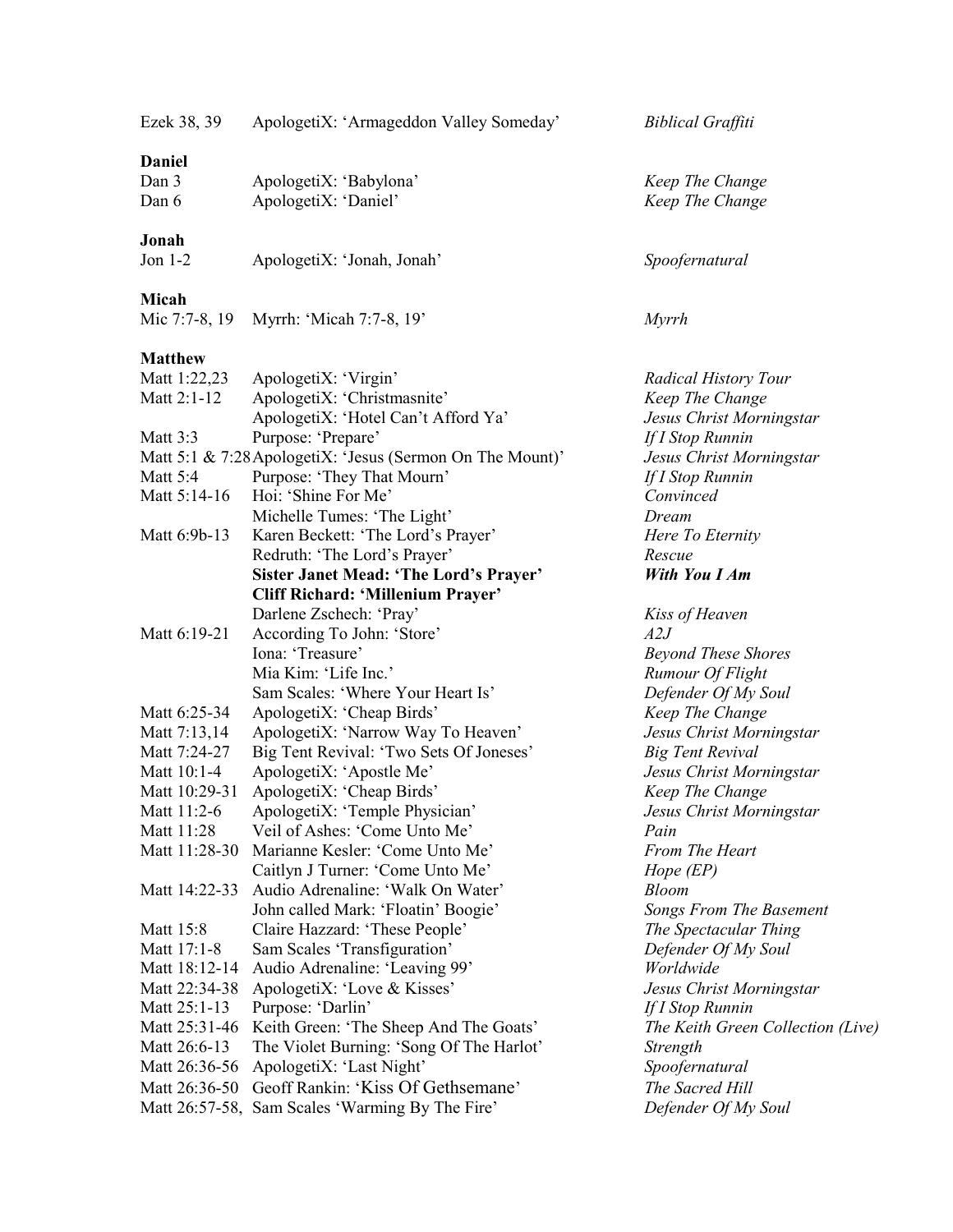# 69-75

#### **Mark**

| Mk 1:2-3    | Purpose: 'Prepare'                  | If I Sto     |
|-------------|-------------------------------------|--------------|
| Mk 3:13-19  | ApologetiX: 'Apostle Me'            | Jesus        |
| Mk 4:33,34  | ApologetiX: 'Parable Guy'           | Jesus        |
| Mk 6:45-52  | Audio Adrenaline: 'Walk On Water'   | <b>Bloom</b> |
|             | John called Mark: 'Floatin' Boogie' | Songs        |
| Mk 9:2-8    | Sam Scales: 'Transfiguration'       | Defend       |
| Mk 10:46-52 | Salvation Jane: 'Blind Bartimus'    | Music        |

## *Sampler*

| Mk 12:28-30  | ApologetiX: 'Love & Kisses'              |
|--------------|------------------------------------------|
| Mk 14:3-9    | The Violet Burning: 'Song Of The Harlot' |
| Mk 14:32-46  | Geoff Rankin: 'Kiss Of Gethsemane'       |
| Mk 14:32-51  | ApologetiX: 'Last Night'                 |
| Mk 14:53-54, | Sam Scales 'Warming By The Fire'         |
| 66-72        |                                          |

### **Luke**

| $Lk$ 2:1-20   | ApologetiX: 'Hotel Can't Afford Ya'                | Jesus Christ Morningstar           |
|---------------|----------------------------------------------------|------------------------------------|
|               | ApologetiX: 'Manger'                               | Keep The Change                    |
| Lk 3:4        | Purpose: 'Prepare'                                 | If I Stop Runnin                   |
| Lk 3:23-38    | ApologetiX: 'Rock And Roots'                       | Keep The Change                    |
| Lk $6:12-16$  | ApologetiX: 'Apostle Me'                           | Jesus Christ Morningstar           |
| Lk 7:36-50    | The Violet Burning: 'Song Of The Harlot'           | Strength                           |
| Lk 9:28-36    | Sam Scales: 'Transfiguration'                      | Defender Of My Soul                |
| Lk 9:62       | John Schlitt: 'Don't Look Back'                    | Shake                              |
| Lk 10:25-37   | Keith Green: 'On The Road To Jericho'              | Jesus Commands Us To Go            |
| Lk 11:2b-4    | Karen Beckett: 'The Lord's Prayer'                 | Here To Eternity                   |
|               | Redruth: 'The Lord's Prayer'                       | Rescue                             |
|               | <b>Sister Janet Mead: 'The Lord's Prayer'</b>      | With You I Am                      |
|               | Cliff Richard: 'Millenium Prayer'                  |                                    |
|               | Darlene Zschech: 'Pray'                            | Kiss of Heaven                     |
| Lk $12:6-7$ , | ApologetiX: 'Cheap Birds'                          | Keep The Change                    |
| $22 - 31$     |                                                    |                                    |
| Lk 12:33,34   | According To John: 'Store'                         | A2J                                |
|               | Iona: 'Treasure'                                   | <b>Beyond These Shores</b>         |
|               | Sam Scales: 'Where Your Heart Is'                  | Defender Of My Soul                |
| Lk 15:1-7     | Audio Adrenaline: 'Leaving Ninety-nine'            | Worldwide                          |
| Lk 15:11-24   | Steve Grace: 'Prodigal Son'                        | Children Of The Western World      |
|               | Keith Green: 'The Prodigal Son Suite'              | The Prodigal Son                   |
|               | Matt Lucas: 'The Long Way Home'                    | Some Days Are Better               |
| Lk 15:24      | Marianne Kesler: 'Lost And Found'                  | <b>From The Heart</b>              |
| Lk 16:19-31   | Kim Hill: 'Rich Man, Poor Man'                     | Kim Hill                           |
|               | Whitecross: 'No Second Chances'                    | In The Kingdom                     |
| Lk 17:11-19   | Marianne Kesler: 'From The Heart (A Leper's Song)' | From The Heart                     |
| Lk 18:35-43   | Salvation Jane: 'Blind Bartimus'                   | Music In The Air & Slingshot Music |

Mk 1:2-3 Purpose: 'Prepare' *If I Stop Runnin*

 $J$ esus Christ Morningstar  $Jesus$  *Christ Morningstar* 

Songs From The Basement Defender Of My Soul

Mk 12:28-30 ApologetiX: 'Love & Kisses' *Jesus Christ Morningstar*

 $Streamgth$ 

The Sacred Hill  $S$ poofernatural Defender Of My Soul

Music In The Air & Slingshot Music

*Sampler*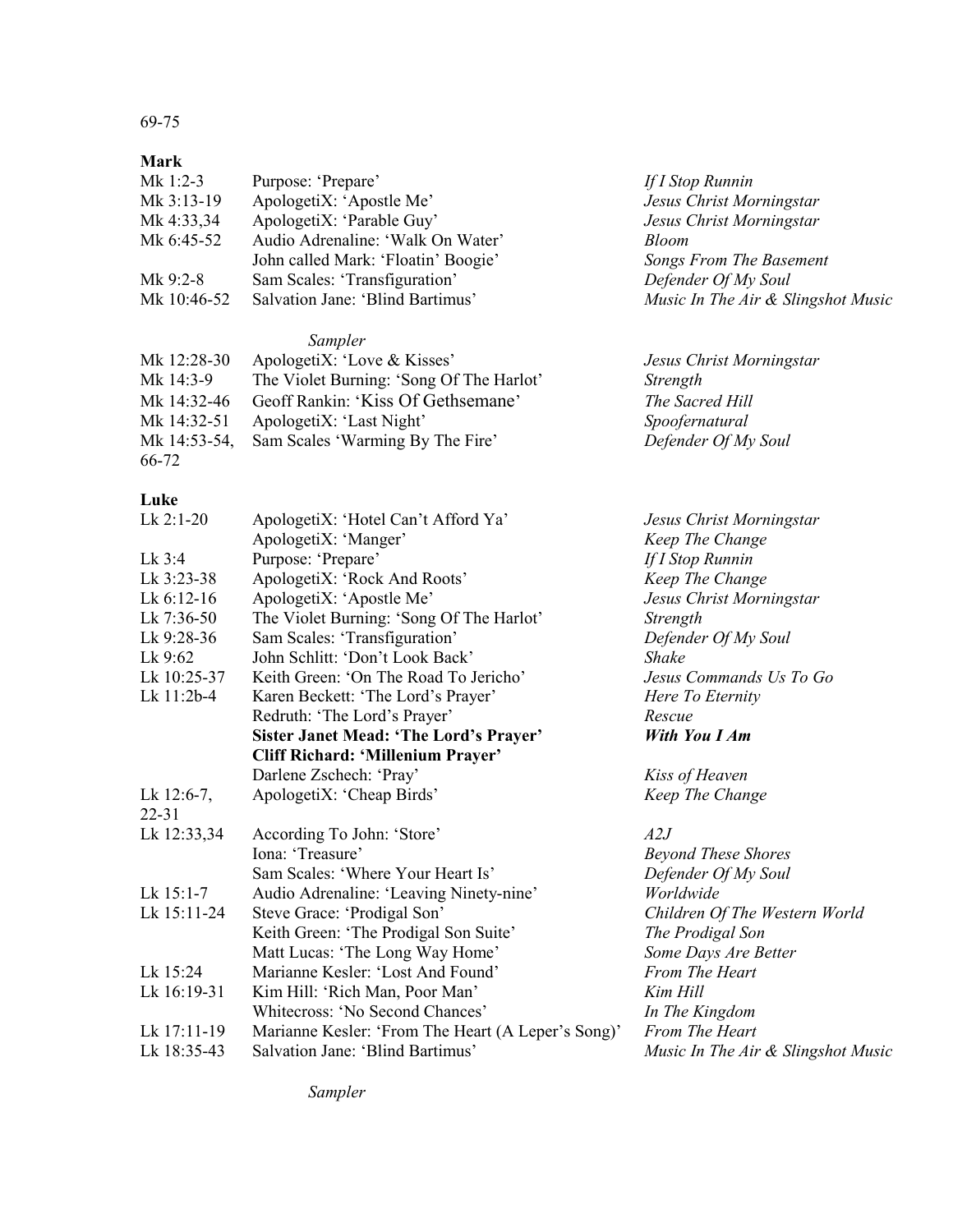| Geoff Rankin: 'Kiss Of Gethsemane'<br>Lk 22:39-48<br>The Sacred Hill<br>ApologetiX: 'Last Night'<br>Lk 22:39-62<br>Spoofernatural<br>Third Day: 'Thief'<br>Lk 23:32, 33,<br><i><b>Offerings</b></i><br>39-43<br>$\overline{7}$<br>Lk 24:13-35<br>David Meece: 'I Can See'<br>Lk 24:48,49<br>ApologetiX: 'Spirit Inside'<br>Jesus Christ Morningstar<br>John<br>Jn 1:1,14a<br>ApologetiX: 'John 1:1'<br>Jesus Christ Morningstar<br>ApologetiX: 'Go Right Now'<br>Jn 1:29-51<br>Jesus Christ Morningstar<br>According To John: 'Everlasting'<br>Jn 3:16<br>A2J<br>Redruth: 'For God So Loved The World'<br>Jaci Velasquez: 'God So Loved'<br>Jaci Velasquez<br>All The Days Of My Life<br>$Jn$ 4:13-14<br>Marianne Kesler: 'Oh Well'<br>Marianne Kesler: 'Bethesda'<br>Jn 5:1-9a<br>Canopy Of Blue<br>Audio Adrenaline: 'Walk On Water'<br>Jn 6:15-21<br><b>Bloom</b><br>John called Mark: 'Floatin' Boogie'<br>Songs From The Basement<br>Marianne Kesler: 'Do You Have A Stone?'<br>$Jn 8:1-11$<br>Long Road Home<br>Rebecca St. James: 'Go And Sin No More'<br>Jn 8:11b<br>God<br>$Jn$ 11:1-44<br>ApologetiX: 'Lazzie Lay'<br><b>Radical History Tour</b><br>Kathy Troccoli: 'Love One Another'<br>Jn 13:34<br>Love And Mercy<br>ApologetiX: 'I'll Prepare For You'<br>Jn 14<br>Jesus Christ Morningstar<br>Karen Beckett: 'One Way'<br>Jn 14:6<br>Here To Eternity<br>Marianne Kesler: 'You Are'<br>From The Heart<br>Larry Norman: 'One Way'<br>In Another Land<br>Insideout: 'Abide'<br>Abide<br>Jn $15:4-10$<br>Jn 15:13<br>Sam Scales: 'The Stranger Becomes A Friend'<br>Defender Of My Soul<br>Sam Scales: 'Warming By The Fire'<br>Defender Of My Soul<br>Jn $18:15-18$ ,<br>$25 - 27$<br>Jn 19:30<br>Petra: 'It Is Finished'<br><b>Beat The System</b><br>Acts<br>ApologetiX: 'Spirit Inside'<br>Ac 1:2b-8<br>Jesus Christ Morningstar<br>Ac 1:9-11<br>ApologetiX: 'L.S.F.'<br>Jesus Christ Morningstar<br>ApologetiX: 'Spirit Inside'<br>Ac $2:1-13$<br>Jesus Christ Morningstar<br>Ac 3:1-10<br>ApologetiX: 'Walk His Way'<br>Jesus Christ Morningstar<br>Ac 4:12<br>Karen Beckett: 'One Way'<br>Here To Eternity<br>Larry Norman: 'One Way'<br>In Another Land<br>ApologetiX: 'Sounds Of Silas'<br>Radical History Tour<br>Ac 16<br>ApologetiX: 'Jail Got Rocked'<br>Ac 16:16-34<br><b>Biblical Graffiti</b><br>Romans<br>Rom<br>ApologetiX: 'Old Time Romans Road'<br>Keep The Change<br>(various verses)<br>Leslie Phillips: 'Your Kindness'<br>Rom $2:4$<br>Recollection<br>Rom 7<br>Keith Green: 'Romans VII'<br>So You Wanna Go Back To Egypt<br>Rom 8:26-27<br>Mia Kim: 'Days Like These'<br>Rumour Of Flight<br>Rom 8:35,38<br>Hoi: 'Convinced'<br>Convinced<br>Rom 8:35-39<br>Tarun Stevenson: '(You Are) Not Alone'<br>Work in Progress (yet to be released) | Lk $22:31-34$ ,<br>54-62 | Sam Scales 'Warming By The Fire' | Defender Of My Soul |
|-------------------------------------------------------------------------------------------------------------------------------------------------------------------------------------------------------------------------------------------------------------------------------------------------------------------------------------------------------------------------------------------------------------------------------------------------------------------------------------------------------------------------------------------------------------------------------------------------------------------------------------------------------------------------------------------------------------------------------------------------------------------------------------------------------------------------------------------------------------------------------------------------------------------------------------------------------------------------------------------------------------------------------------------------------------------------------------------------------------------------------------------------------------------------------------------------------------------------------------------------------------------------------------------------------------------------------------------------------------------------------------------------------------------------------------------------------------------------------------------------------------------------------------------------------------------------------------------------------------------------------------------------------------------------------------------------------------------------------------------------------------------------------------------------------------------------------------------------------------------------------------------------------------------------------------------------------------------------------------------------------------------------------------------------------------------------------------------------------------------------------------------------------------------------------------------------------------------------------------------------------------------------------------------------------------------------------------------------------------------------------------------------------------------------------------------------------------------------------------------------------------------------------------------------------------------------------------------------------------------------------------------------------------------------------------------------------------------------------------------------------------------------------------|--------------------------|----------------------------------|---------------------|
|                                                                                                                                                                                                                                                                                                                                                                                                                                                                                                                                                                                                                                                                                                                                                                                                                                                                                                                                                                                                                                                                                                                                                                                                                                                                                                                                                                                                                                                                                                                                                                                                                                                                                                                                                                                                                                                                                                                                                                                                                                                                                                                                                                                                                                                                                                                                                                                                                                                                                                                                                                                                                                                                                                                                                                                     |                          |                                  |                     |
|                                                                                                                                                                                                                                                                                                                                                                                                                                                                                                                                                                                                                                                                                                                                                                                                                                                                                                                                                                                                                                                                                                                                                                                                                                                                                                                                                                                                                                                                                                                                                                                                                                                                                                                                                                                                                                                                                                                                                                                                                                                                                                                                                                                                                                                                                                                                                                                                                                                                                                                                                                                                                                                                                                                                                                                     |                          |                                  |                     |
|                                                                                                                                                                                                                                                                                                                                                                                                                                                                                                                                                                                                                                                                                                                                                                                                                                                                                                                                                                                                                                                                                                                                                                                                                                                                                                                                                                                                                                                                                                                                                                                                                                                                                                                                                                                                                                                                                                                                                                                                                                                                                                                                                                                                                                                                                                                                                                                                                                                                                                                                                                                                                                                                                                                                                                                     |                          |                                  |                     |
|                                                                                                                                                                                                                                                                                                                                                                                                                                                                                                                                                                                                                                                                                                                                                                                                                                                                                                                                                                                                                                                                                                                                                                                                                                                                                                                                                                                                                                                                                                                                                                                                                                                                                                                                                                                                                                                                                                                                                                                                                                                                                                                                                                                                                                                                                                                                                                                                                                                                                                                                                                                                                                                                                                                                                                                     |                          |                                  |                     |
|                                                                                                                                                                                                                                                                                                                                                                                                                                                                                                                                                                                                                                                                                                                                                                                                                                                                                                                                                                                                                                                                                                                                                                                                                                                                                                                                                                                                                                                                                                                                                                                                                                                                                                                                                                                                                                                                                                                                                                                                                                                                                                                                                                                                                                                                                                                                                                                                                                                                                                                                                                                                                                                                                                                                                                                     |                          |                                  |                     |
|                                                                                                                                                                                                                                                                                                                                                                                                                                                                                                                                                                                                                                                                                                                                                                                                                                                                                                                                                                                                                                                                                                                                                                                                                                                                                                                                                                                                                                                                                                                                                                                                                                                                                                                                                                                                                                                                                                                                                                                                                                                                                                                                                                                                                                                                                                                                                                                                                                                                                                                                                                                                                                                                                                                                                                                     |                          |                                  |                     |
|                                                                                                                                                                                                                                                                                                                                                                                                                                                                                                                                                                                                                                                                                                                                                                                                                                                                                                                                                                                                                                                                                                                                                                                                                                                                                                                                                                                                                                                                                                                                                                                                                                                                                                                                                                                                                                                                                                                                                                                                                                                                                                                                                                                                                                                                                                                                                                                                                                                                                                                                                                                                                                                                                                                                                                                     |                          |                                  |                     |
|                                                                                                                                                                                                                                                                                                                                                                                                                                                                                                                                                                                                                                                                                                                                                                                                                                                                                                                                                                                                                                                                                                                                                                                                                                                                                                                                                                                                                                                                                                                                                                                                                                                                                                                                                                                                                                                                                                                                                                                                                                                                                                                                                                                                                                                                                                                                                                                                                                                                                                                                                                                                                                                                                                                                                                                     |                          |                                  |                     |
|                                                                                                                                                                                                                                                                                                                                                                                                                                                                                                                                                                                                                                                                                                                                                                                                                                                                                                                                                                                                                                                                                                                                                                                                                                                                                                                                                                                                                                                                                                                                                                                                                                                                                                                                                                                                                                                                                                                                                                                                                                                                                                                                                                                                                                                                                                                                                                                                                                                                                                                                                                                                                                                                                                                                                                                     |                          |                                  |                     |
|                                                                                                                                                                                                                                                                                                                                                                                                                                                                                                                                                                                                                                                                                                                                                                                                                                                                                                                                                                                                                                                                                                                                                                                                                                                                                                                                                                                                                                                                                                                                                                                                                                                                                                                                                                                                                                                                                                                                                                                                                                                                                                                                                                                                                                                                                                                                                                                                                                                                                                                                                                                                                                                                                                                                                                                     |                          |                                  |                     |
|                                                                                                                                                                                                                                                                                                                                                                                                                                                                                                                                                                                                                                                                                                                                                                                                                                                                                                                                                                                                                                                                                                                                                                                                                                                                                                                                                                                                                                                                                                                                                                                                                                                                                                                                                                                                                                                                                                                                                                                                                                                                                                                                                                                                                                                                                                                                                                                                                                                                                                                                                                                                                                                                                                                                                                                     |                          |                                  |                     |
|                                                                                                                                                                                                                                                                                                                                                                                                                                                                                                                                                                                                                                                                                                                                                                                                                                                                                                                                                                                                                                                                                                                                                                                                                                                                                                                                                                                                                                                                                                                                                                                                                                                                                                                                                                                                                                                                                                                                                                                                                                                                                                                                                                                                                                                                                                                                                                                                                                                                                                                                                                                                                                                                                                                                                                                     |                          |                                  |                     |
|                                                                                                                                                                                                                                                                                                                                                                                                                                                                                                                                                                                                                                                                                                                                                                                                                                                                                                                                                                                                                                                                                                                                                                                                                                                                                                                                                                                                                                                                                                                                                                                                                                                                                                                                                                                                                                                                                                                                                                                                                                                                                                                                                                                                                                                                                                                                                                                                                                                                                                                                                                                                                                                                                                                                                                                     |                          |                                  |                     |
|                                                                                                                                                                                                                                                                                                                                                                                                                                                                                                                                                                                                                                                                                                                                                                                                                                                                                                                                                                                                                                                                                                                                                                                                                                                                                                                                                                                                                                                                                                                                                                                                                                                                                                                                                                                                                                                                                                                                                                                                                                                                                                                                                                                                                                                                                                                                                                                                                                                                                                                                                                                                                                                                                                                                                                                     |                          |                                  |                     |
|                                                                                                                                                                                                                                                                                                                                                                                                                                                                                                                                                                                                                                                                                                                                                                                                                                                                                                                                                                                                                                                                                                                                                                                                                                                                                                                                                                                                                                                                                                                                                                                                                                                                                                                                                                                                                                                                                                                                                                                                                                                                                                                                                                                                                                                                                                                                                                                                                                                                                                                                                                                                                                                                                                                                                                                     |                          |                                  |                     |
|                                                                                                                                                                                                                                                                                                                                                                                                                                                                                                                                                                                                                                                                                                                                                                                                                                                                                                                                                                                                                                                                                                                                                                                                                                                                                                                                                                                                                                                                                                                                                                                                                                                                                                                                                                                                                                                                                                                                                                                                                                                                                                                                                                                                                                                                                                                                                                                                                                                                                                                                                                                                                                                                                                                                                                                     |                          |                                  |                     |
|                                                                                                                                                                                                                                                                                                                                                                                                                                                                                                                                                                                                                                                                                                                                                                                                                                                                                                                                                                                                                                                                                                                                                                                                                                                                                                                                                                                                                                                                                                                                                                                                                                                                                                                                                                                                                                                                                                                                                                                                                                                                                                                                                                                                                                                                                                                                                                                                                                                                                                                                                                                                                                                                                                                                                                                     |                          |                                  |                     |
|                                                                                                                                                                                                                                                                                                                                                                                                                                                                                                                                                                                                                                                                                                                                                                                                                                                                                                                                                                                                                                                                                                                                                                                                                                                                                                                                                                                                                                                                                                                                                                                                                                                                                                                                                                                                                                                                                                                                                                                                                                                                                                                                                                                                                                                                                                                                                                                                                                                                                                                                                                                                                                                                                                                                                                                     |                          |                                  |                     |
|                                                                                                                                                                                                                                                                                                                                                                                                                                                                                                                                                                                                                                                                                                                                                                                                                                                                                                                                                                                                                                                                                                                                                                                                                                                                                                                                                                                                                                                                                                                                                                                                                                                                                                                                                                                                                                                                                                                                                                                                                                                                                                                                                                                                                                                                                                                                                                                                                                                                                                                                                                                                                                                                                                                                                                                     |                          |                                  |                     |
|                                                                                                                                                                                                                                                                                                                                                                                                                                                                                                                                                                                                                                                                                                                                                                                                                                                                                                                                                                                                                                                                                                                                                                                                                                                                                                                                                                                                                                                                                                                                                                                                                                                                                                                                                                                                                                                                                                                                                                                                                                                                                                                                                                                                                                                                                                                                                                                                                                                                                                                                                                                                                                                                                                                                                                                     |                          |                                  |                     |
|                                                                                                                                                                                                                                                                                                                                                                                                                                                                                                                                                                                                                                                                                                                                                                                                                                                                                                                                                                                                                                                                                                                                                                                                                                                                                                                                                                                                                                                                                                                                                                                                                                                                                                                                                                                                                                                                                                                                                                                                                                                                                                                                                                                                                                                                                                                                                                                                                                                                                                                                                                                                                                                                                                                                                                                     |                          |                                  |                     |
|                                                                                                                                                                                                                                                                                                                                                                                                                                                                                                                                                                                                                                                                                                                                                                                                                                                                                                                                                                                                                                                                                                                                                                                                                                                                                                                                                                                                                                                                                                                                                                                                                                                                                                                                                                                                                                                                                                                                                                                                                                                                                                                                                                                                                                                                                                                                                                                                                                                                                                                                                                                                                                                                                                                                                                                     |                          |                                  |                     |
|                                                                                                                                                                                                                                                                                                                                                                                                                                                                                                                                                                                                                                                                                                                                                                                                                                                                                                                                                                                                                                                                                                                                                                                                                                                                                                                                                                                                                                                                                                                                                                                                                                                                                                                                                                                                                                                                                                                                                                                                                                                                                                                                                                                                                                                                                                                                                                                                                                                                                                                                                                                                                                                                                                                                                                                     |                          |                                  |                     |
|                                                                                                                                                                                                                                                                                                                                                                                                                                                                                                                                                                                                                                                                                                                                                                                                                                                                                                                                                                                                                                                                                                                                                                                                                                                                                                                                                                                                                                                                                                                                                                                                                                                                                                                                                                                                                                                                                                                                                                                                                                                                                                                                                                                                                                                                                                                                                                                                                                                                                                                                                                                                                                                                                                                                                                                     |                          |                                  |                     |
|                                                                                                                                                                                                                                                                                                                                                                                                                                                                                                                                                                                                                                                                                                                                                                                                                                                                                                                                                                                                                                                                                                                                                                                                                                                                                                                                                                                                                                                                                                                                                                                                                                                                                                                                                                                                                                                                                                                                                                                                                                                                                                                                                                                                                                                                                                                                                                                                                                                                                                                                                                                                                                                                                                                                                                                     |                          |                                  |                     |
|                                                                                                                                                                                                                                                                                                                                                                                                                                                                                                                                                                                                                                                                                                                                                                                                                                                                                                                                                                                                                                                                                                                                                                                                                                                                                                                                                                                                                                                                                                                                                                                                                                                                                                                                                                                                                                                                                                                                                                                                                                                                                                                                                                                                                                                                                                                                                                                                                                                                                                                                                                                                                                                                                                                                                                                     |                          |                                  |                     |
|                                                                                                                                                                                                                                                                                                                                                                                                                                                                                                                                                                                                                                                                                                                                                                                                                                                                                                                                                                                                                                                                                                                                                                                                                                                                                                                                                                                                                                                                                                                                                                                                                                                                                                                                                                                                                                                                                                                                                                                                                                                                                                                                                                                                                                                                                                                                                                                                                                                                                                                                                                                                                                                                                                                                                                                     |                          |                                  |                     |
|                                                                                                                                                                                                                                                                                                                                                                                                                                                                                                                                                                                                                                                                                                                                                                                                                                                                                                                                                                                                                                                                                                                                                                                                                                                                                                                                                                                                                                                                                                                                                                                                                                                                                                                                                                                                                                                                                                                                                                                                                                                                                                                                                                                                                                                                                                                                                                                                                                                                                                                                                                                                                                                                                                                                                                                     |                          |                                  |                     |
|                                                                                                                                                                                                                                                                                                                                                                                                                                                                                                                                                                                                                                                                                                                                                                                                                                                                                                                                                                                                                                                                                                                                                                                                                                                                                                                                                                                                                                                                                                                                                                                                                                                                                                                                                                                                                                                                                                                                                                                                                                                                                                                                                                                                                                                                                                                                                                                                                                                                                                                                                                                                                                                                                                                                                                                     |                          |                                  |                     |
|                                                                                                                                                                                                                                                                                                                                                                                                                                                                                                                                                                                                                                                                                                                                                                                                                                                                                                                                                                                                                                                                                                                                                                                                                                                                                                                                                                                                                                                                                                                                                                                                                                                                                                                                                                                                                                                                                                                                                                                                                                                                                                                                                                                                                                                                                                                                                                                                                                                                                                                                                                                                                                                                                                                                                                                     |                          |                                  |                     |
|                                                                                                                                                                                                                                                                                                                                                                                                                                                                                                                                                                                                                                                                                                                                                                                                                                                                                                                                                                                                                                                                                                                                                                                                                                                                                                                                                                                                                                                                                                                                                                                                                                                                                                                                                                                                                                                                                                                                                                                                                                                                                                                                                                                                                                                                                                                                                                                                                                                                                                                                                                                                                                                                                                                                                                                     |                          |                                  |                     |
|                                                                                                                                                                                                                                                                                                                                                                                                                                                                                                                                                                                                                                                                                                                                                                                                                                                                                                                                                                                                                                                                                                                                                                                                                                                                                                                                                                                                                                                                                                                                                                                                                                                                                                                                                                                                                                                                                                                                                                                                                                                                                                                                                                                                                                                                                                                                                                                                                                                                                                                                                                                                                                                                                                                                                                                     |                          |                                  |                     |
|                                                                                                                                                                                                                                                                                                                                                                                                                                                                                                                                                                                                                                                                                                                                                                                                                                                                                                                                                                                                                                                                                                                                                                                                                                                                                                                                                                                                                                                                                                                                                                                                                                                                                                                                                                                                                                                                                                                                                                                                                                                                                                                                                                                                                                                                                                                                                                                                                                                                                                                                                                                                                                                                                                                                                                                     |                          |                                  |                     |
|                                                                                                                                                                                                                                                                                                                                                                                                                                                                                                                                                                                                                                                                                                                                                                                                                                                                                                                                                                                                                                                                                                                                                                                                                                                                                                                                                                                                                                                                                                                                                                                                                                                                                                                                                                                                                                                                                                                                                                                                                                                                                                                                                                                                                                                                                                                                                                                                                                                                                                                                                                                                                                                                                                                                                                                     |                          |                                  |                     |
|                                                                                                                                                                                                                                                                                                                                                                                                                                                                                                                                                                                                                                                                                                                                                                                                                                                                                                                                                                                                                                                                                                                                                                                                                                                                                                                                                                                                                                                                                                                                                                                                                                                                                                                                                                                                                                                                                                                                                                                                                                                                                                                                                                                                                                                                                                                                                                                                                                                                                                                                                                                                                                                                                                                                                                                     |                          |                                  |                     |
|                                                                                                                                                                                                                                                                                                                                                                                                                                                                                                                                                                                                                                                                                                                                                                                                                                                                                                                                                                                                                                                                                                                                                                                                                                                                                                                                                                                                                                                                                                                                                                                                                                                                                                                                                                                                                                                                                                                                                                                                                                                                                                                                                                                                                                                                                                                                                                                                                                                                                                                                                                                                                                                                                                                                                                                     |                          |                                  |                     |
|                                                                                                                                                                                                                                                                                                                                                                                                                                                                                                                                                                                                                                                                                                                                                                                                                                                                                                                                                                                                                                                                                                                                                                                                                                                                                                                                                                                                                                                                                                                                                                                                                                                                                                                                                                                                                                                                                                                                                                                                                                                                                                                                                                                                                                                                                                                                                                                                                                                                                                                                                                                                                                                                                                                                                                                     |                          |                                  |                     |
|                                                                                                                                                                                                                                                                                                                                                                                                                                                                                                                                                                                                                                                                                                                                                                                                                                                                                                                                                                                                                                                                                                                                                                                                                                                                                                                                                                                                                                                                                                                                                                                                                                                                                                                                                                                                                                                                                                                                                                                                                                                                                                                                                                                                                                                                                                                                                                                                                                                                                                                                                                                                                                                                                                                                                                                     |                          |                                  |                     |
|                                                                                                                                                                                                                                                                                                                                                                                                                                                                                                                                                                                                                                                                                                                                                                                                                                                                                                                                                                                                                                                                                                                                                                                                                                                                                                                                                                                                                                                                                                                                                                                                                                                                                                                                                                                                                                                                                                                                                                                                                                                                                                                                                                                                                                                                                                                                                                                                                                                                                                                                                                                                                                                                                                                                                                                     |                          |                                  |                     |
|                                                                                                                                                                                                                                                                                                                                                                                                                                                                                                                                                                                                                                                                                                                                                                                                                                                                                                                                                                                                                                                                                                                                                                                                                                                                                                                                                                                                                                                                                                                                                                                                                                                                                                                                                                                                                                                                                                                                                                                                                                                                                                                                                                                                                                                                                                                                                                                                                                                                                                                                                                                                                                                                                                                                                                                     |                          |                                  |                     |
|                                                                                                                                                                                                                                                                                                                                                                                                                                                                                                                                                                                                                                                                                                                                                                                                                                                                                                                                                                                                                                                                                                                                                                                                                                                                                                                                                                                                                                                                                                                                                                                                                                                                                                                                                                                                                                                                                                                                                                                                                                                                                                                                                                                                                                                                                                                                                                                                                                                                                                                                                                                                                                                                                                                                                                                     |                          |                                  |                     |
|                                                                                                                                                                                                                                                                                                                                                                                                                                                                                                                                                                                                                                                                                                                                                                                                                                                                                                                                                                                                                                                                                                                                                                                                                                                                                                                                                                                                                                                                                                                                                                                                                                                                                                                                                                                                                                                                                                                                                                                                                                                                                                                                                                                                                                                                                                                                                                                                                                                                                                                                                                                                                                                                                                                                                                                     |                          |                                  |                     |
|                                                                                                                                                                                                                                                                                                                                                                                                                                                                                                                                                                                                                                                                                                                                                                                                                                                                                                                                                                                                                                                                                                                                                                                                                                                                                                                                                                                                                                                                                                                                                                                                                                                                                                                                                                                                                                                                                                                                                                                                                                                                                                                                                                                                                                                                                                                                                                                                                                                                                                                                                                                                                                                                                                                                                                                     |                          |                                  |                     |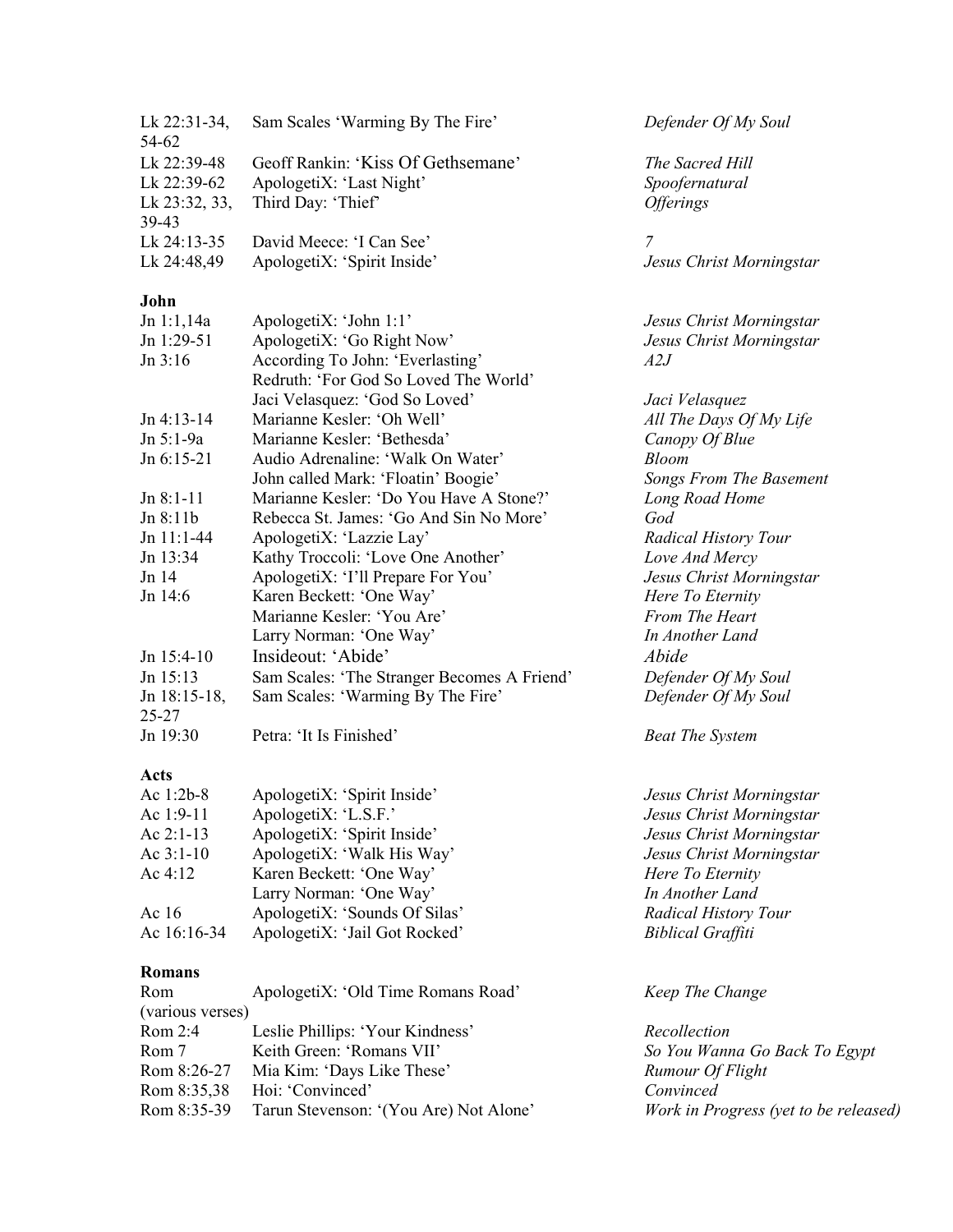### **1 Corinthians**

| $1$ Cor $13:1-$        | Paul Kelly: 'Love Is The Law'                         | Nothing But A Dream                    |
|------------------------|-------------------------------------------------------|----------------------------------------|
| 1 Cor 13:2             | Larry Norman: 'Righteous Rocker #1'                   | <b>Only Visiting This Planet</b>       |
|                        | Larry Norman: 'Righteous Rocker #3'                   | In Another Land                        |
|                        | 1 Cor 13:4-8a Charlie Peacock: 'The Way Of Love'      | in the light: The Very Best Of Charlie |
| Peacock                |                                                       |                                        |
|                        | Petra: 'Love'                                         | <b>Beyond Belief</b>                   |
|                        | 1 Cor 13:11-12 Garage Hymnal: 'Child's Play'          | Garage Hymnal                          |
|                        | 1 Cor 15:12-20 ApologetiX: 'Didn't Just Die'          | Jesus Christ Morningstar               |
| 2 Corinthians          |                                                       |                                        |
| 2 Cor 4:7              | Jars Of Clay: 'Four Seven' (hidden track)             | Jars Of Clay                           |
| 2 Cor 4:7-9            | Geoff Rankin: 'Treasure In Jars Of Clay'              | The Sacred Hill                        |
| 2 Cor 6:8-9            | Geoff Rankin: 'Treasure In Jars Of Clay'              | The Sacred Hill                        |
|                        |                                                       |                                        |
| Galatians<br>Gal 2:20a | Christian City Youth: 'No Longer I'                   | No Longer I                            |
|                        |                                                       |                                        |
| <b>Ephesians</b>       |                                                       |                                        |
| Eph 4:26               | Michelle Gibson: 'Never Let The Sun Go Down'          | Michelle Gibson                        |
|                        | Marianne Kesler: 'Let It Fly'                         | From The Heart                         |
|                        | Paul Colman Trio: 'Sundown'                           | Turn & pc3 Live (Electric)             |
| Eph 6:10-20            | ApologetiX: 'Read Ephesians'                          | Radical History Tour                   |
| <b>Philippians</b>     |                                                       |                                        |
| Phil 2:1-11            | John Michael Talbot: 'Philippians Canticle'           | Come To The Quiet                      |
| Phil 4:6               | Linnae Reeves: 'Phil 4:6'                             | Linnae Reeves                          |
| Phil 4:8               | Petra: 'Think On These Things'                        | No Doubt                               |
|                        | Jami Smith: 'Beautiful Lovely Jesus'                  | Home (Live)                            |
|                        |                                                       |                                        |
| 2 Thessalonians        |                                                       |                                        |
|                        | 2 Thess 2:1-12 ApologetiX: 'Bad Dude Risin''          | <b>Radical History Tour</b>            |
| 2 Timothy              |                                                       |                                        |
| 2 Tim 3:16             | ApologetiX: 'Second Timothy'                          | <b>Biblical Graffiti</b>               |
|                        |                                                       |                                        |
| <b>Hebrews</b>         |                                                       |                                        |
| Heb 9:27               | ApologetiX: 'Judgment Gets Passed'                    | <b>Radical History Tour</b>            |
| Heb 12:29              | Third Day: 'Consuming Fire'                           | Third Day & Offerings                  |
| James                  |                                                       |                                        |
| Ja 3:1-12              | Adrian Snell: 'The Tongue Is A Fire'                  | <b>Feed The Hungry Heart</b>           |
|                        |                                                       |                                        |
| 1 Peter                |                                                       |                                        |
|                        | 1 Pe 2:21-25; John Michael Talbot: 'Peter's Canticle' | Come To The Quiet                      |
| $3:8-9, 13-22$         |                                                       |                                        |
| <b>Revelation</b>      |                                                       |                                        |
| Rev 13:11-18           | ApologetiX: 'Revelation Man'                          | <b>Biblical Graffiti</b>               |
|                        |                                                       |                                        |